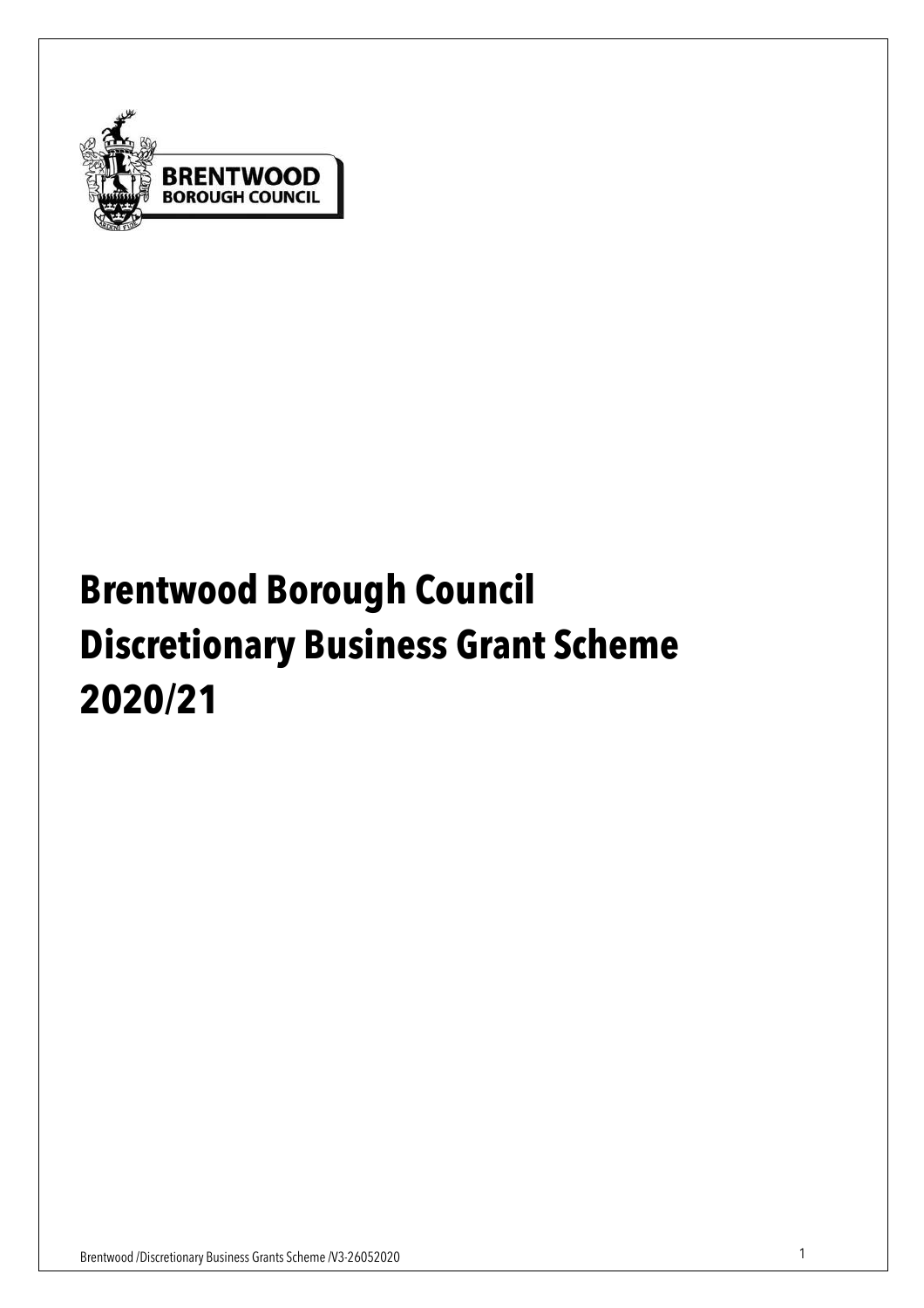#### **Version Control**

| Version | Version date | Revised by | Description   |
|---------|--------------|------------|---------------|
|         | May 2020     | DA         | Scheme        |
|         | May 2020     | DA         | Amendments RM |
|         | May 2020     | DA         | Amendments RM |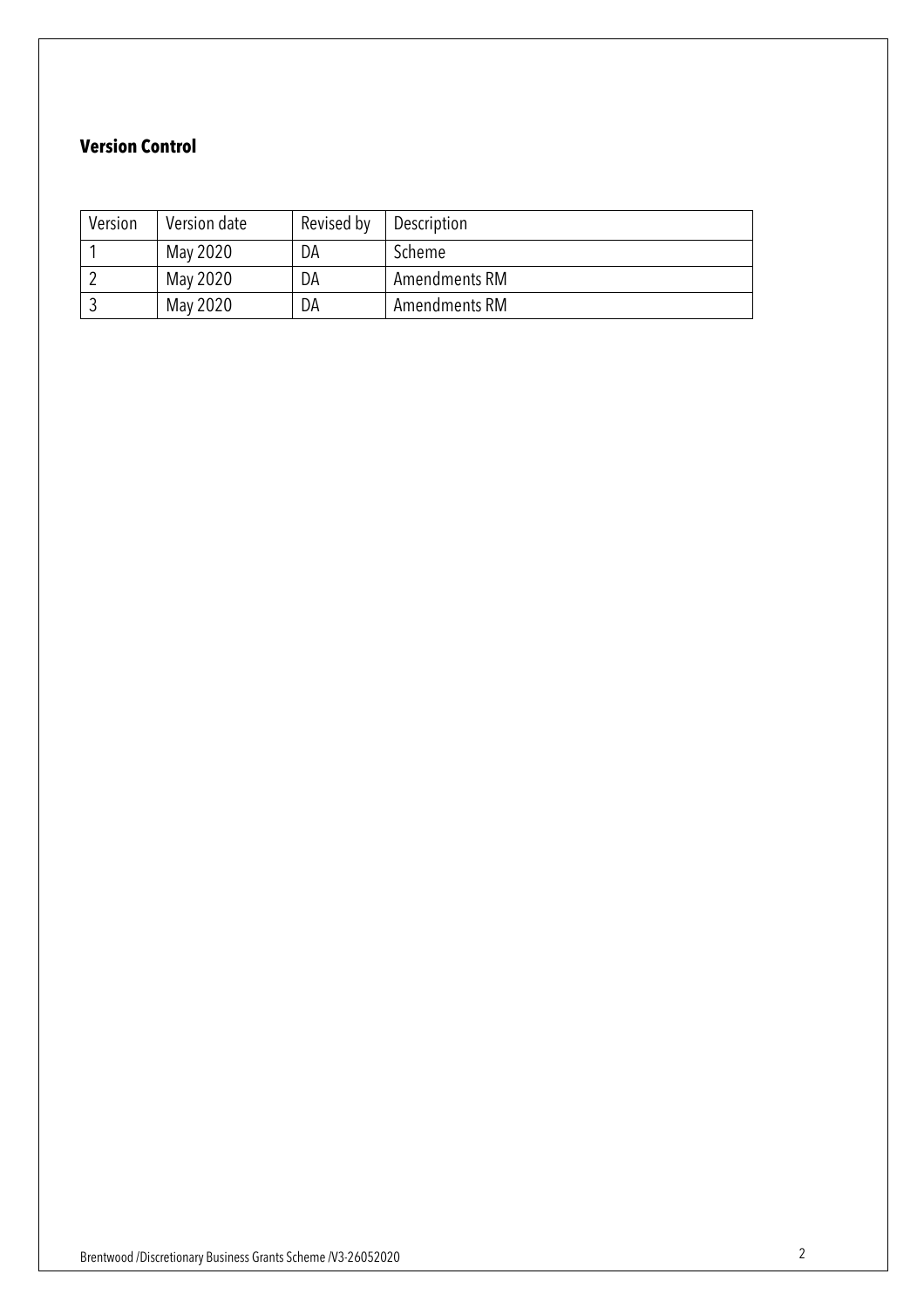# **Contents**

| 1.0  |                                                                                                                |  |
|------|----------------------------------------------------------------------------------------------------------------|--|
| 2.0  |                                                                                                                |  |
| 3.0  |                                                                                                                |  |
| 4.0  |                                                                                                                |  |
| 5.0  |                                                                                                                |  |
| 6.0  |                                                                                                                |  |
|      | Small businesses in shared offices or other flexible workspaces which do not have their own business rates     |  |
|      |                                                                                                                |  |
|      |                                                                                                                |  |
|      | Charity properties in receipt of charitable business rates relief which would otherwise have been eligible for |  |
| 7.0  |                                                                                                                |  |
| 8.0  |                                                                                                                |  |
| 9.0  |                                                                                                                |  |
| 10.0 |                                                                                                                |  |
| 11.0 |                                                                                                                |  |
| 12.0 |                                                                                                                |  |
| 13.0 |                                                                                                                |  |
| 14.0 |                                                                                                                |  |
| 15.0 |                                                                                                                |  |
| 16.0 |                                                                                                                |  |
| 17.0 |                                                                                                                |  |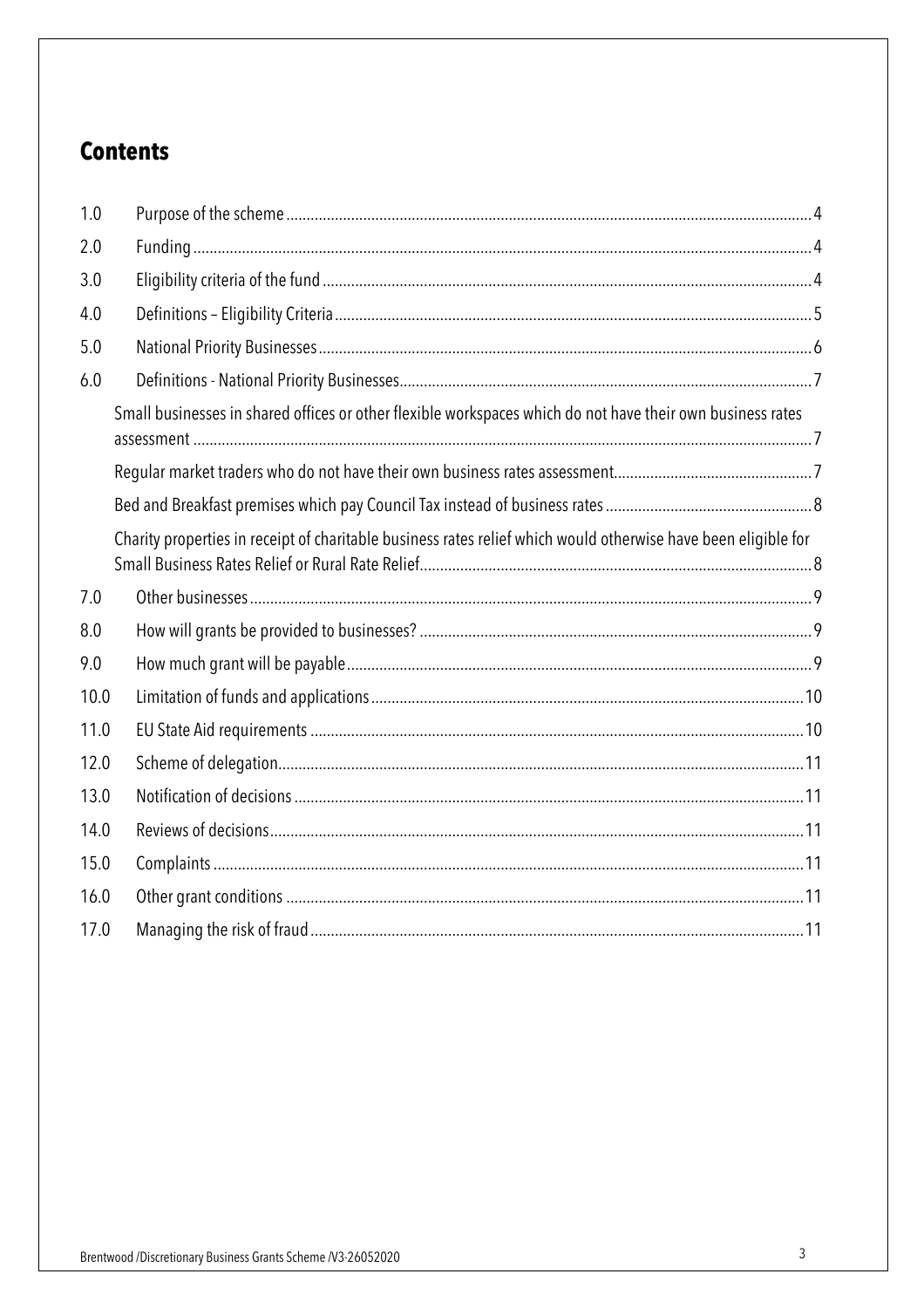# **1.0 Purpose of the scheme**

- 1.1 The purpose of this document is to determine eligibility for a payment under the Council's Discretionary Business Grants Scheme.
- 1.2 The new Discretionary Business Grant Scheme has been developed in response to an announcement made by the Secretary of State for Business, Energy & Industrial Strategy made on 1st May 2020 which sets out circumstances whereby a grant payment **may** be made by the Council to a business who has not previously qualified for a direct business grant and is suffering a significant fall in income due to the COVID-19 crisis.
- 1.3 Whilst the awarding of grants will be at the total discretion of the Council, the Department for Business, Energy & Industrial Strategy (BEIS) has set down criteria which **must** be met by each business making an application for a discretionary grant. The Department has also indicated the types of business which should be given priority in all cases.
- 1.4 This document sets out the criteria which BEIS have provided to the Council to determine eligibility for the Discretionary Business Grant. It also outlines the approach the Council will take in determining whether an award should be paid or not.

# **2.0 Funding**

- 2.1 Central Government has provided the Council with a sum of approximately £900k, which represents 5% of the original allocation for the Direct Business Grants. The funding level is finite and therefore the Council, although keen to ensure that grants are given to the maximum number of businesses, is conscious that its expenditure cannot exceed that amount.
- 2.2 The Council will limit the total awards to the level of funding available from Central Government.

# **3.0 Eligibility criteria of the fund**

- 3.1 Central Government, whilst wanting Councils to exercise their local knowledge and discretion, have set national criteria for the funds. In all cases, the Council will only consider businesses for Discretionary Business Grant where **all** of the criteria are met.
- 3.2 Any business failing to meet the criteria or failing to provide the Council with sufficient information to determine whether they meet the criteria, will not be awarded a Discretionary Business Grant.
- 3.3 Government has stated that the intention of the scheme is to provide assistance to businesses that meet the following criteria:
	- Small and micro businesses, as defined in Section 33 Part 2 of the Small Business, Enterprise and Employment Act 2015 and the Companies Act 2006;
	- Businesses with relatively high ongoing fixed property-related costs;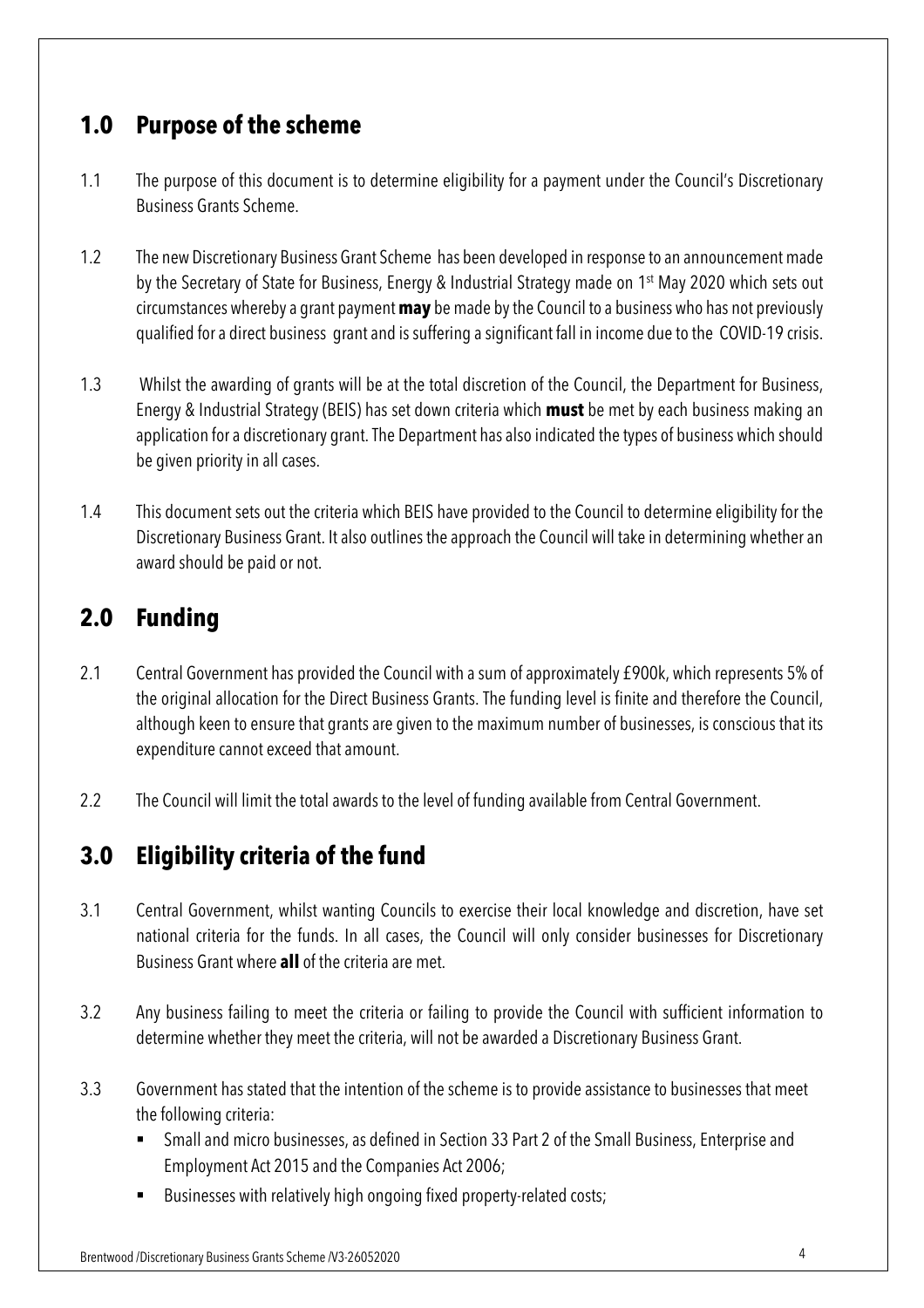- Businesses which can demonstrate that they have suffered a significant fall in income due to the COVID-19 crisis;
- Businesses which occupy property, or part of a property, with a rateable value or annual rent or annual mortgage payments below £51,000; and
- Businesses must have been trading on 11<sup>th</sup> March 2020.
- 3.4 In addition, businesses which are **eligible** for any of the following are **ineligible for any Discretionary Business Grant**:
	- Small Business Grant Fund:
	- § Retail, Hospitality and Leisure Grant;
	- The Fisheries Response Fund;
	- Domestic Seafood Supply Scheme (DSSS);
	- The Zoos Support Fund;
	- The Dairy Hardship Fund;

# **4.0 Definitions – Eligibility Criteria**

- 4.1 For the sake of clarity the following definitions are provided in respect of the criteria set out in paragraphs 3.3 and 3.4:
	- **Small Businesses under the Companies Act 2006** must meet two of the following requirements in a year:
		- o Turnover must not be more than £10.2 million per annum;
		- o The Balance sheet total should not be more than 5.1 million; and
		- $\circ$  The number of employees should be less than 50.
	- **EXTERCT Micro Businesses under the Companies Act 2006** must meet two of the following requirements in a year:
		- o Turnover must not be more than £632,000 per annum
		- o The Balance sheet total should not be more than £316,000; and
		- o The number of employees should be less than 10.
	- **Example 3 Businesses must have relatively high ongoing fixed building-related costs for the purpose** of this scheme, the Council determines fixed building-related costs to be;
		- o Payments of mortgage, lease, rent or licence for business premises and **not** domestic premises (apart from the exception of Bed and Breakfast premises as defined in part 6 of this scheme);
		- $\circ$  The payments must represent a high proportion of expenses in relation to the overall income of the business; and
		- $\circ$  The payments are unavoidable and are ongoing.

The Council has determined that each business will be required to certify that it incurs high on-going fixed building- related costs. The Council may require the business to provide evidence of liabilities including mortgage, lease, tenancy, service charges or licence documentation.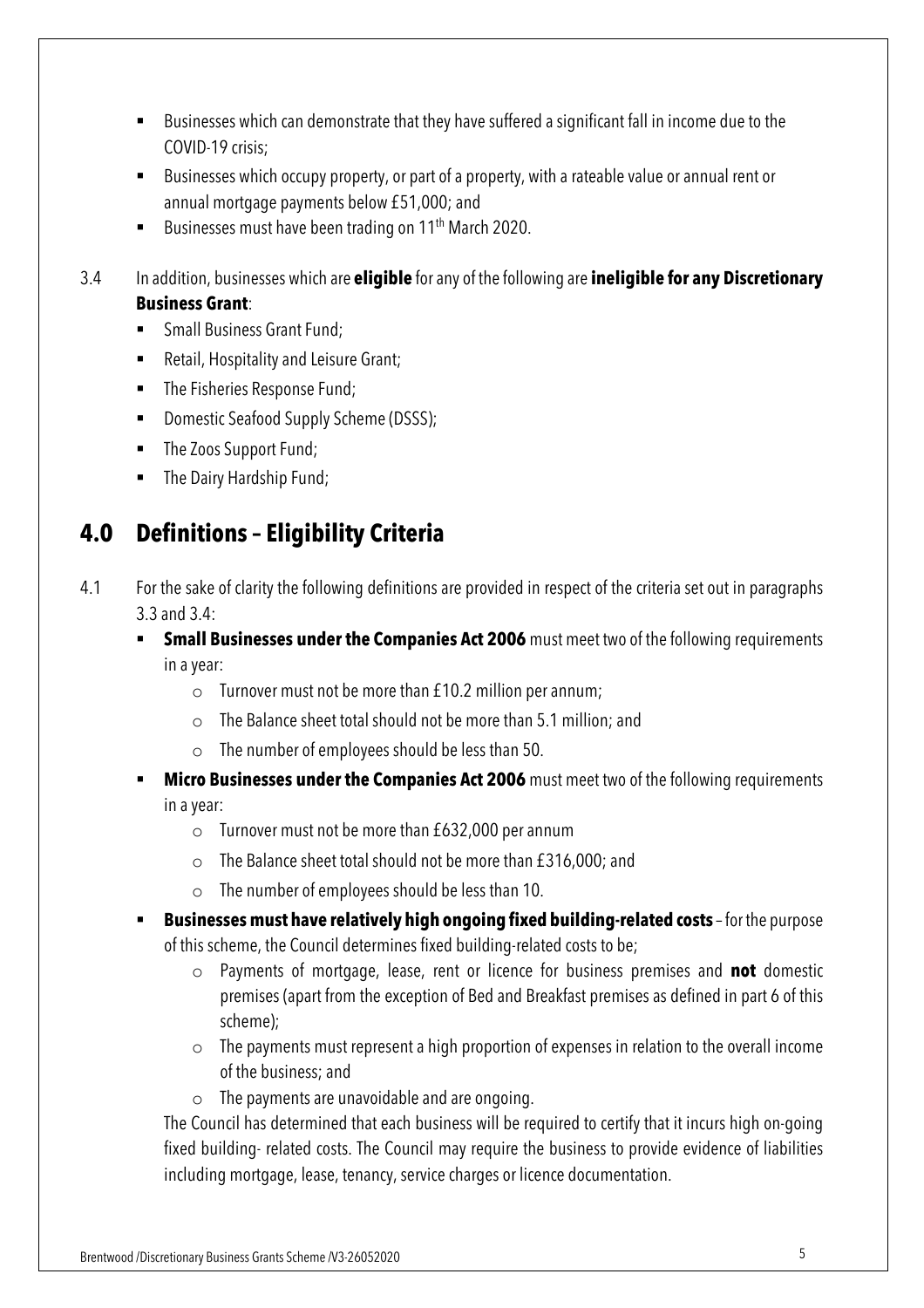- § **Businesses must demonstrate that they have suffered a significant fall in income due to the COVID-19 crisis** – the Council has determined that businesses certify that there has been a significant fall in income for the period April and May 2020 compared with the same months in 2019. The Council must be sure that the fall in income is due to the COVID-19 crisis and not a general failure of business. Where necessary businesses may need to provide evidence to the Council to support their application;
- **Example 5 Businesses must be trading on 11<sup>th</sup> March 2020** the Council will require proof that the business was trading on 11th March 2020 and was not dormant, subject to a winding up order, in administration or subject to striking off;
- § **Eligible to a grant under the Small Business Grant Scheme or the Retail Hospitality or Leisure Scheme1** – where the business is either eligible to receive or has received a grant under either of the two schemes administered by the Council, no Discretionary Business Grant shall be awarded;
- **Eligible to assistance under the Fisheries Response Fund** as administered by the Marine Management Organisation (MMO) and funded by HM Treasury and the Department for Environment, Food and Rural Affairs. Where the business or person is eligible to assistance under this fund, no Discretionary Business Grant shall be awarded;
- § **Eligible to assistance under the Domestic Seafood Supply Scheme (DSSS)** as administered by the Marine Management Organisation (MMO) and funded by HM Treasury and the Maritime and Fisheries Fund. Where the business or person is eligible to assistance under this fund, no Discretionary Business Grant shall be awarded;
- **Eligible to assistance under the Zoos Support Fund** as administered by the Department for Environment, Food and Rural Affairs. Where the business or person is eligible to assistance under this fund, no Discretionary Business Grant shall be awarded;
- **Eligible to assistance under the Dairy Hardship Fund** as administered by the Department for Environment, Food and Rural Affairs. Where the business or person is eligible to assistance under this fund, no Discretionary Business Grant shall be awarded;
- § **Businesses which occupy property, or part of a property, with a rateable value or annual rent or annual mortgage payments below £51,000** – The Council has decided that this shall be a key determinant of priority under the scheme and, as such, where businesses have rateable values of £51,000 or more or make payments of mortgage, lease, rent or licence of £51,000 or more per annum, no Discretionary Business Grant shall be awarded.

For the avoidance of doubt, the Council has decided that in calculating the figure of £51,000, **all**  buildings occupied by the business (or the responsibility of the business) shall be taken into account.

# **5.0 National Priority Businesses**

5.1 Government are asking Councils to prioritise the following types of businesses for grants from within this discretionary fund:

**<sup>1</sup> Eligibility Criteria for either the Small Business Grant or Retail Hospitality and Leisure Grant** as determined by the Department for Business, Energy & Industrial Strategy and administered by the Council;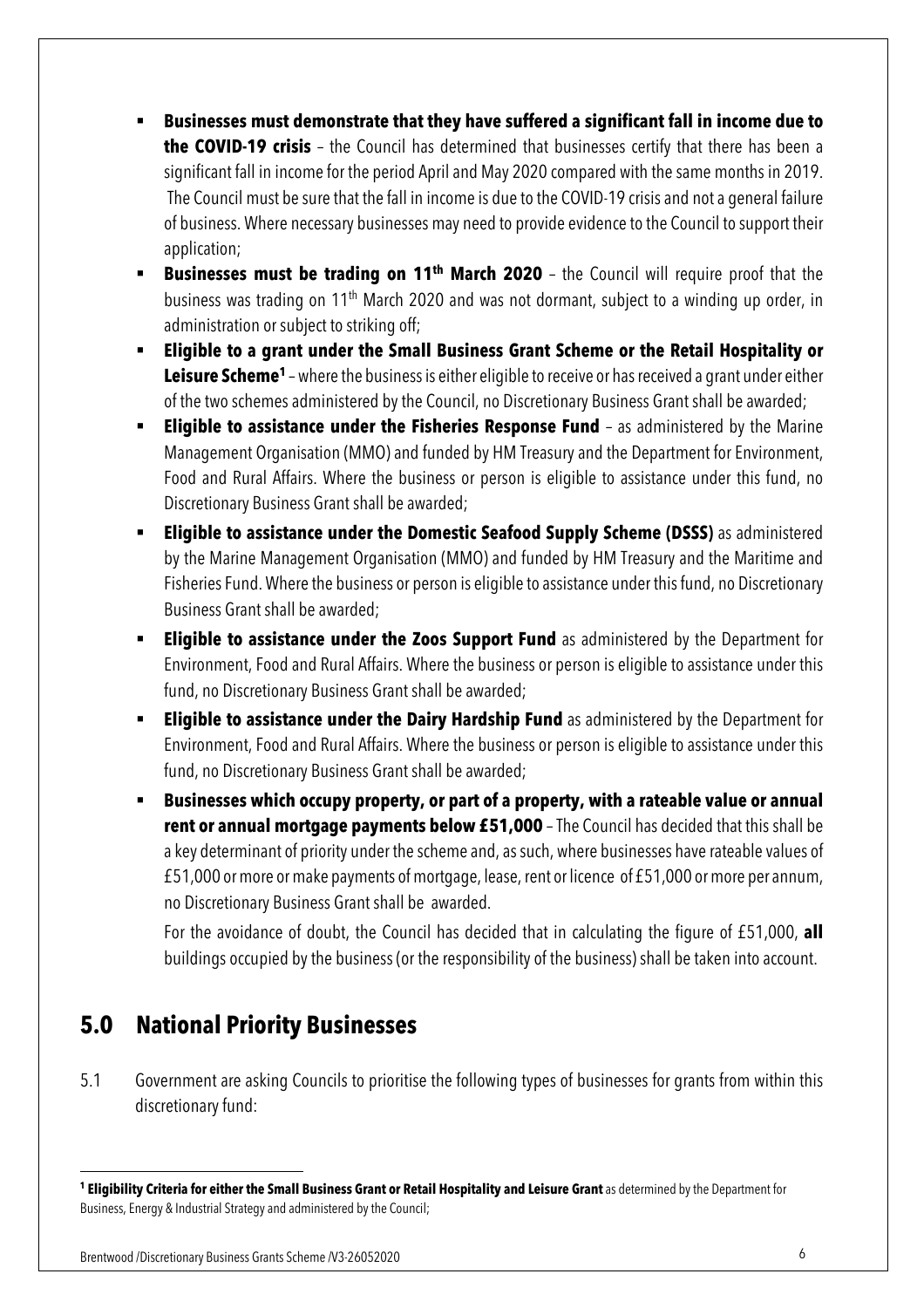- (a) **Small businesses in shared offices or other flexible workspaces** e.g. industrial parks, science parks, incubators etc., which do not have their own business rates assessment;
- (b) **Regular market traders who do not have their own business rates assessment**;
- (c) **Bed and Breakfast premises which pay Council Tax instead of business rates**; and
- (d) **Charity properties in receipt of charitable business rates relief which would otherwise have been eligible for Small Business Rates Relief or Rural Rate Relief**.
- 5.2 The list set out above is not intended to be exhaustive, but it is intended to guide Councils as to the types of uses that the Government considers should be a priority for the scheme. The Council will decide whether particular situations not listed are broadly similar in nature to those above and, if so, whether they may be eligible for grants from this discretionary fund.

# **6.0 Definitions - National Priority Businesses**

6.1 In line with Government's priorities for the fund, the following definitions have been used to determine whether any particular business should be treated as a priority for the funding:

#### **Small businesses in shared offices or other flexible workspaces which do not have their own business rates assessment**

- 6.2 These are defined by the Council as businesses which do not have to a separate assessment for Non-Domestic Rating (i.e. those businesses who do not occupy a separate hereditament within the 2017 Rating List) and who, on the 11<sup>th</sup> March 2020 were trading and shared the premises with other businesses.
- 6.3 Primarily, these businesses will not be assessed individually for Non-Domestic Rating on the basis that the landlord has paramount occupation of the premises.

#### **Regular market traders who do not have their own business rates assessment**

- 6.4 As with the other priority businesses for this fund, these will be businesses who do not have a separate assessment for Non-Domestic Rating (i.e. those businesses who do not occupy a separate hereditament within the 2017 Rating List).
- 6.5 The Council has decided that for the purpose of this scheme, market traders shall be defined as: " a business or person who sells goods wholly or mainly to visiting members of the public from a stall, pitch or similar, from a place or market recognised by the Council as a market".
- 6.6 All market traders must prove to the Council that as at 11<sup>th</sup> March 2020, they had a regular pitch or stall within the Council's area from which they sold goods to visiting members of the public.
- 6.7 For the purposes of this scheme, 'regular' is defined as at least weekly. Where the market trader traded less frequently, the Council will not consider the business as priority for a grant.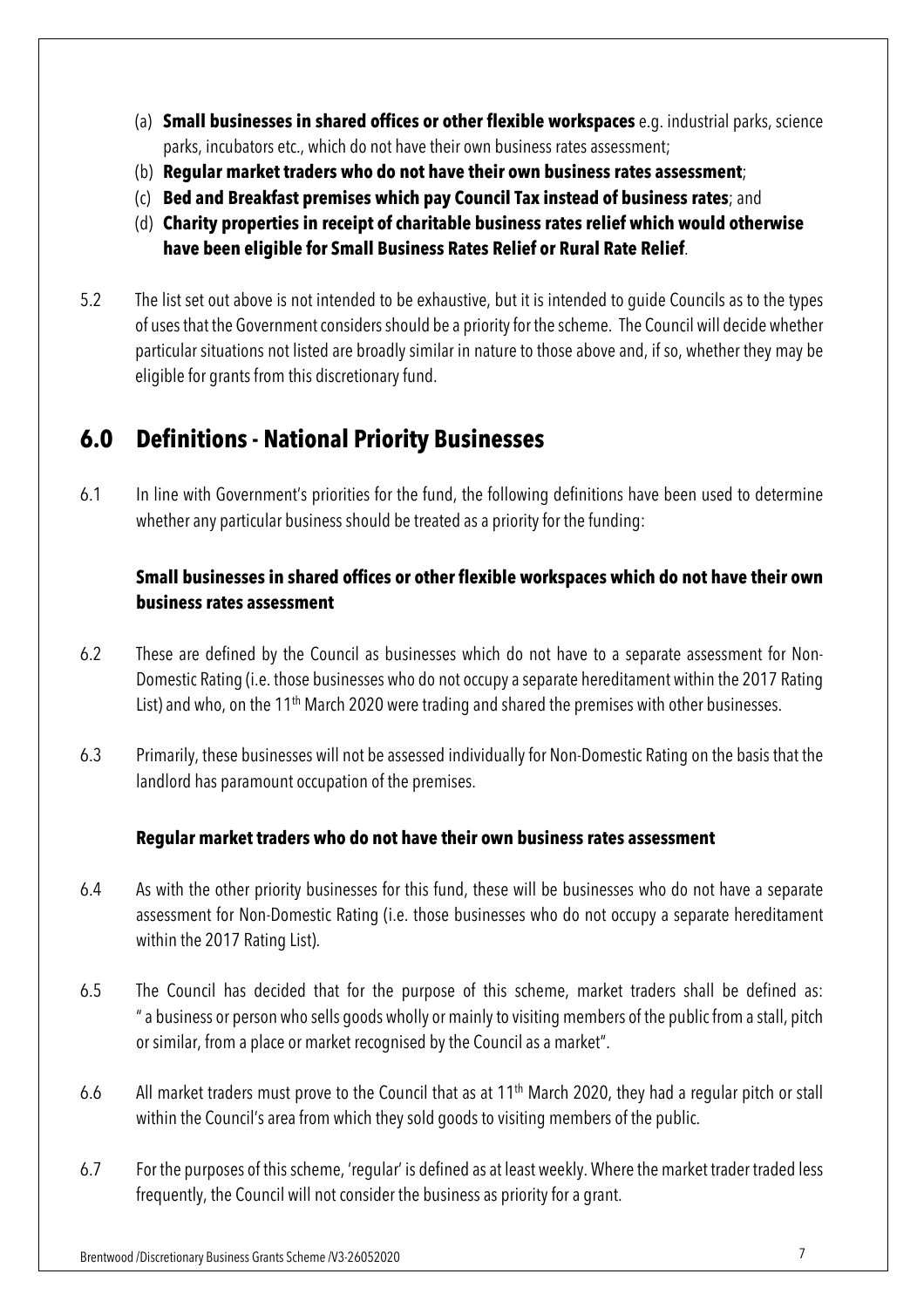6.8 Where a market trader operates in more than one local authority area, the applicant will need to certify that they trade primarily in the Council's area or have fixed business base within the Council's area. Where a grant is claimed from another authority, no grant will be awarded by the Council.

#### **Bed and Breakfast premises which pay Council Tax instead of business rates**

- 6.9 For the purpose of this scheme, these businesses are those who do not occupy a separate hereditament within the 2017 Rating List and who the Valuation Office Agency would deem to fall within the Council Tax Valuation List.
- 6.10 For the avoidance of doubt, the Council will consider this as a priority business if:
	- (a) the Bed and Breakfast property is domestic and therefore subject to council tax rather than business rates;
	- (b) It provides short stay accommodation for no more than six persons at any one time within the past year;
	- (c) The property is the sole or main residence of the proprietor(s) and the bed and breakfast use is subsidiary to the private use; and
	- (d) The business was trading on  $11<sup>th</sup>$  March 2020.
- 6.11 In determining subsidiary use the Council shall take into account:
	- Whether the majority of the premises is being used for business purposes: and
	- If the premises have been adapted to alter the character of the property beyond that of a private house.
- 6.12 Where the Council has determined that the Bed and Breakfast premises should have been subject to Non-Domestic Rating, the business shall not be considered as a priority for a Discretionary Business Grant.
- 6.13 The Council has determined that any premises where it considers that the Bed and Breakfast business is basically 'home sharing' will not take priority for the fund.

#### **Charity properties in receipt of charitable business rates relief which would otherwise have been eligible for Small Business Rates Relief or Rural Rate Relief**

- 6.14 In certain cases, where a charity was in receipt of mandatory relief under Section 43 of the Local Government Finance Act 1988, it would not have been entitled to either Small Business Rates Relief or Rural Rate Relief. As such it would not have been able to receive a grant under the Small Business Grant Fund.
- 6.15 The Council will give priority to charities, who, were it not for the receipt of mandatory relief, would have met the qualifying criteria for Central Government's Small Business Grant Fund.
- 6.16 The Council has decided that any chartable business receiving other help from public funds (i.e. from Government, Local Authorities etc.) shall not be priority for a Discretionary Business Grant.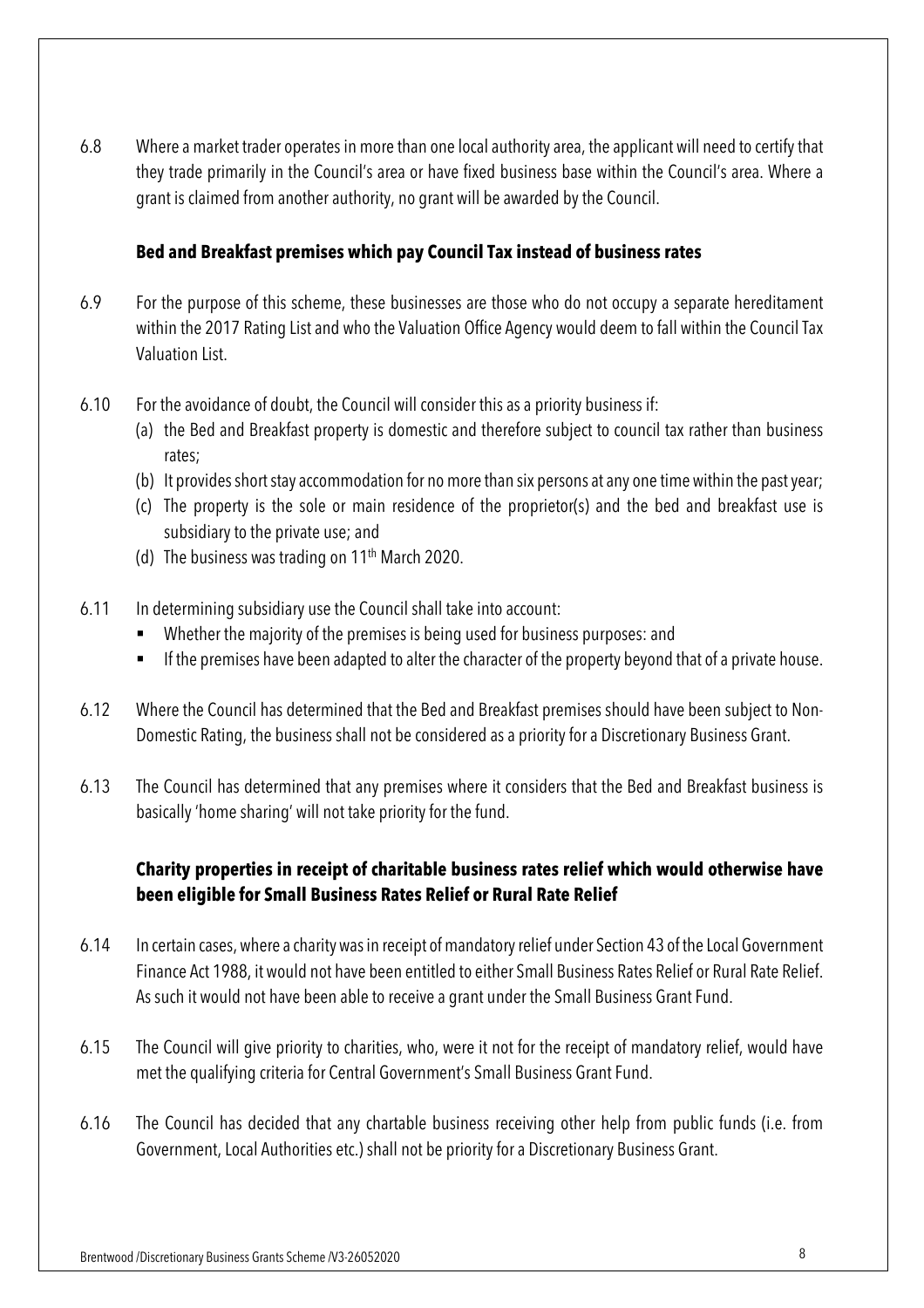# **7.0 Other businesses**

- 7.1 In addition to the national fund priorities, the Council has decided it will accept applications from other businesses who are suffering a fall in income due to the COVID-19 crisis. It should be noted however that, as the grant fund is limited, the Council will look to award businesses who meet the national priorities first and any residual funds will be awarded on a discretionary basis.
- 7.2 In all cases, the business **must** meet the eligibility criteria stated in sections 3 and 4.

## **8.0 How will grants be provided to businesses?**

- 8.1 The Council is fully aware of the importance of these grants to assist businesses and support the local community and economy. These Discretionary Business Grant scheme will offer a lifeline to businesses who are struggling to survive due to the COVID-19 crisis.
- 8.2 In all cases, a simple application form **is** required, and this can be completed on-line at the Council's website www.brentwood.gov.uk/businessrates Supplementary information may also be required, and all businesses should look to provide this, where requested to the Council as soon as possible.
- 8.3 An application for a Discretionary Business Grant is deemed to have been made when a duly completed application form is received via the Council's online procedure.

# **9.0 How much grant will be payable**

- 9.1 Central Government has determined that there shall be a 'cap' on grants of £25,000 per business and that the next level of grant shall be £10,000. However, the Council under Central Government guidance, has the following discretion:
	- (a) Whether to award grants at the £25,000 or £10,000 level; and
	- (b) To determine whether grants of less than £10,000 should be awarded.
- 9.2 The Council has decided that, for the purposes of this scheme, the following Discretionary Business Grants may be awarded:
	- Up to £25,000 in exceptional cases where, the business has high property costs and the failure of the business would have a significant impact on the residents of the Borough;
	- Up to £10,000 where Small Businesses (as defined within this document) meet the criteria in sections 3 and 4;
	- Up to £5,000 where Micro Businesses (as defined within this document) meet the criteria in sections 3 and 4; and
	- Up to £2,000 all other businesses (as defined within this document) meet the criteria in sections 3 and 4.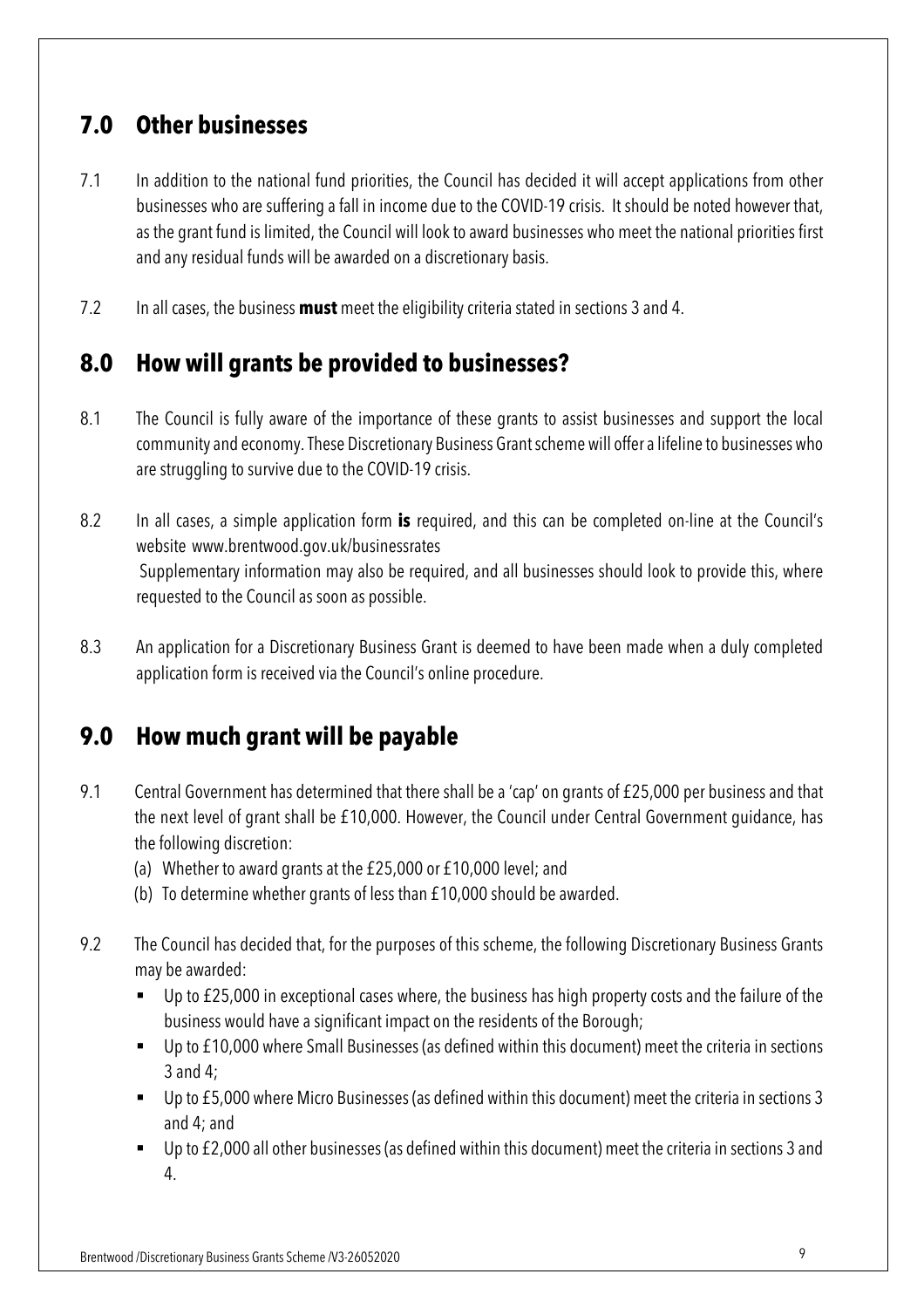- 9.3 The Council reserves the right to change the amount of the grant awards, depending on the number of applications received, the total of any grant awarded by the Council cannot be challenged.
- 9.4 Only one Discretionary Business Grant will be awarded to any business. This will also apply if more than one Limited Company has the same director (s) or where more than one business has the same proprietor (either sole traders or partnerships).

# **10.0 Limitation of funds and applications**

- 10.1 All monies paid through the Discretionary Business Grant scheme will be funded by Central Government and paid to the Council under S31 of the Local Government Act 2003. However, as mentioned in paragraph 2, the funds are limited and, as such, the Council is not able to award a grant where funds are no longer available.
- 10.2 In order to fairly administer the scheme, the Council has decided that awards will be determined as follows:
	- (a) There will be a limited period during which applications can be made. This will be between  $26<sup>th</sup>$  May 2020 to 7<sup>th</sup> June 2020;
	- (b) Any businesses wishing to claim should complete the necessary form on the Council's website as shown in paragraph 8.2. This will also include the provision of such evidence as required by the Council;
	- (c) All claims will be made online;
	- (d) Once the application period is closed, all awards will be considered against the criteria laid down within this scheme, as soon as practicable;
	- (e) Depending on the number of applications and the amount remaining in the grant fund, the Council reserves the right to provide other application periods if appropriate.

## **11.0 EU State Aid requirements**

- 11.1 Any Discretionary Business Grant is given as aid under the Temporary Framework for State aid measures to support the economy in the current COVID-19 outbreak published on 19 March 2020. This means that businesses receiving support under these provisions can receive up to €800,000 in aid over three years (being the current and the previous two years).
- 11.2 Any grant awarded is required to comply with the EU law on State Aid.2 This will involve the applicant declaring to the Council if they have received any other de minimis State aid or aid provided under the EU Commission Covid-19 Temporary Framework.
- 11.3 If the applicant has not received any other de minimis State aid, they are not required to make that declaration to the Council or to complete any declaration statement.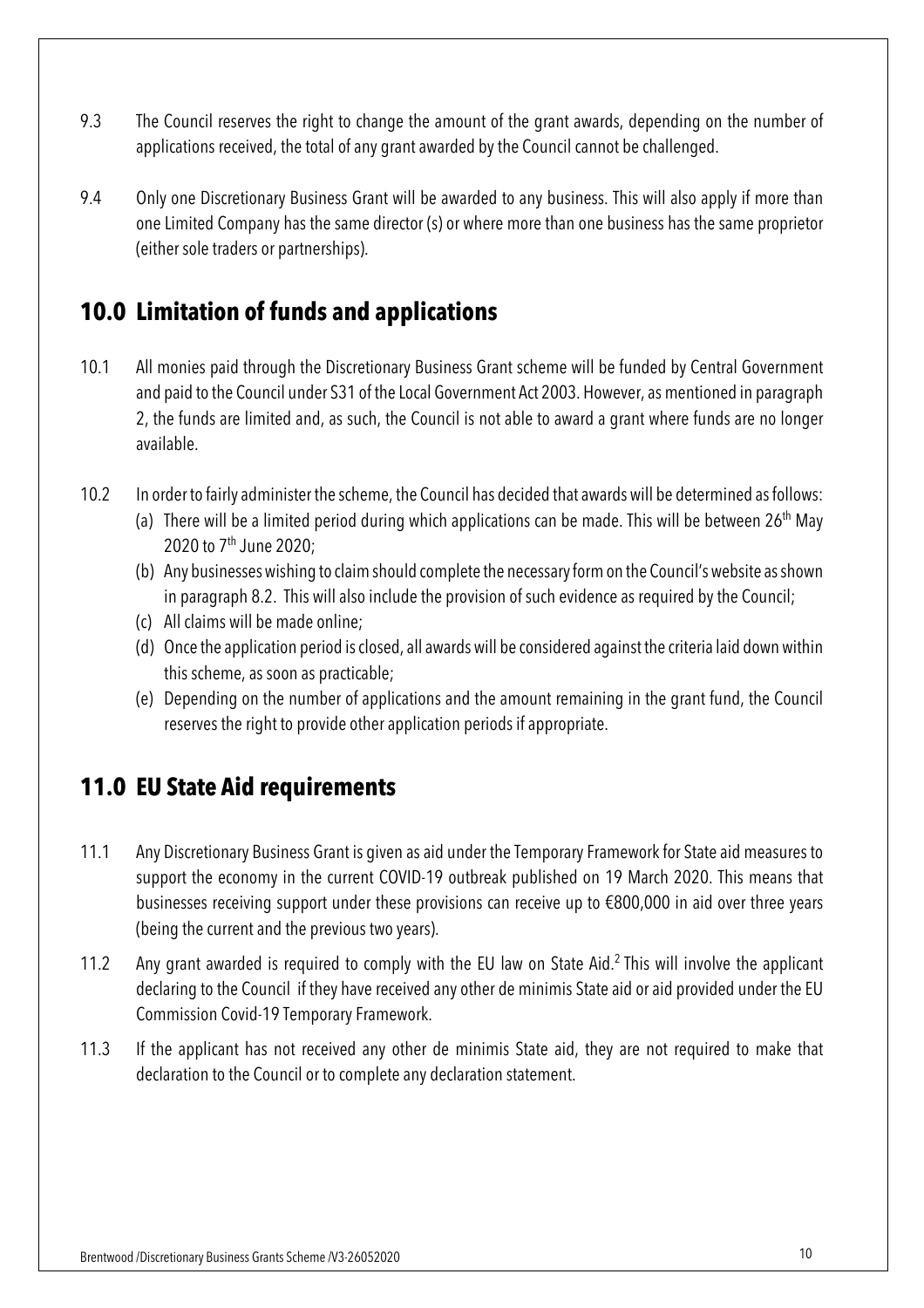## **12.0 Scheme of delegation**

12.1 Officers of the Council will administer the scheme however, the Section 151 Officer is authorised to make technical scheme amendments to ensure it meets the criteria set by the Council and, in line with Central Government guidance.

## **13.0 Notification of decisions**

- 13.1 Applications will be considered by Council's officers. All decisions made by the Council shall be notified to the applicant either in writing or by email.
- 13.2 A decision shall be made as soon as practicable after the closure of the application period.

#### **14.0 Reviews of decisions**

- 14.1 The Council will operate an internal review process and will accept an applicant's request for an appeal of its decision.
- 14.2 All such requests must be made in writing to the Council, within 14 days of the Council's decision, and should state the reasons why the applicant is aggrieved with the decision. New information may be submitted at this stage to support the applicant's appeal.
- 14.3 The application will be reconsidered by a senior officer as soon as practicable and the applicant informed in writing or by email of the decision. If the applicant is still aggrieved following the reconsideration, a final review will be undertaken by a senior manager.

## **15.0 Complaints**

15.1 The Council's Complaints Procedure available on the Council's website www.brentwood.gov.uk will be applied in the event of any complaint received about this scheme.

## **16.0 Other grant conditions**

16.1 The Council has been informed by Treasury that all grants are taxable. Applicants should make their own enquiries to establish any tax position or liability.

## **17.0 Managing the risk of fraud**

17.1 Neither the Council, nor the Government will accept deliberate manipulation of the scheme and fraud. Any applicant caught falsifying information to gain grant money or failing to declare